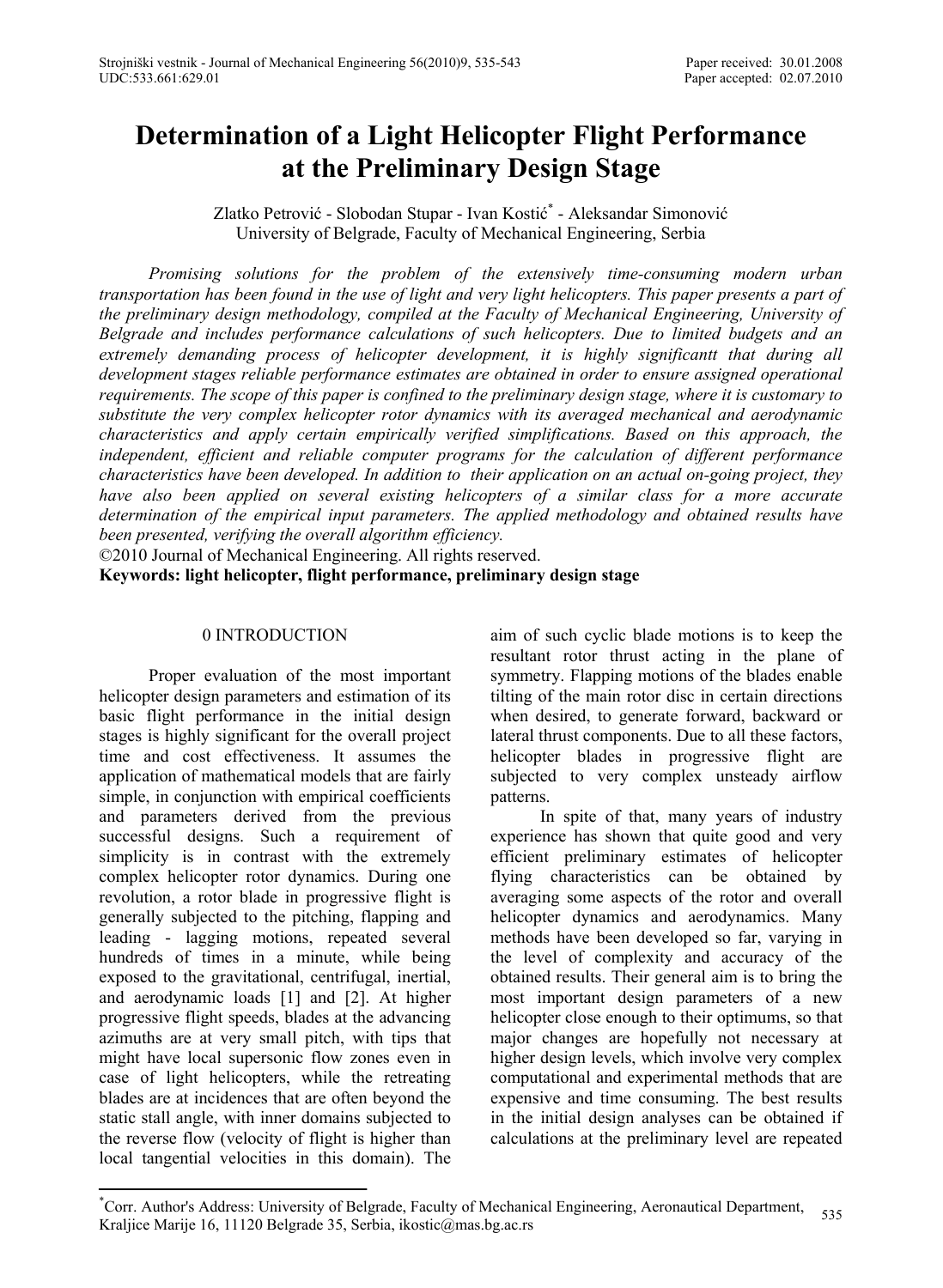in several refinement steps, with the complexity level increasing from one to another.

This paper presents some of the calculation procedures applied in the preliminary flight performance estimates of the light helicopter designs currently under development at the Aeronautical Institute of the Belgrade Faculty of Mechanical Engineering. The first one is a design ordered by a foreign partner (Fig. 1.), while the second one is aimed to be its simplified technology demonstrator version, with the take off mass limited to 650 kg, for which the results are presented in this paper. The design process, in accordance with Certification Specifications for Small Rotorcraft CS-27 and Certification Specifications for Very Light Rotorcraft CS-VLR, was initiated with certain performance requirements. Some of these requirements considered low gross weight, payload larger than 180 kg, range over 450 km, high value of hover ceiling and cruising speed at 1000 m ISA+15, higher than 160 km/h.

Applied calculation algorithms have been compiled with an aim to establish a proper balance between the required simplicity and time effectiveness on one hand, and the expected accuracy on the other. For the verification purposes, the same calculations have been applied on several existing light helicopters. Those results were then used to improve some of the empirical parameters initially applied in new helicopter calculations. The obtained results have proven to be very valuable inputs for the following higher level calculations. Considering the fact that this is an on-going project, only the results from the initial calculation stage will be presented in this paper.

## 1 CALCULATION PROCEDURES

For the here presented analyses, the take off mass of  $m = 650$  kg has been considered as a constant input value. For operational purposes, mass should be varied within the predefined range. Initially, an optimization procedure had been applied to determine the most relevant calculation inputs. Considering the main rotor, the most relevant parameters that were obtained are: number of blades  $n = 2$ , rotor radius  $R = 3.8$  m, blade chord length  $c = 0.205$  m, solidity factor of the rotor  $\sigma = (n \cdot c)/(R \cdot \pi) = 0.0343$ , rotor disc

area  $A = 45.96 \text{ m}^2$ , number of revolutions per minute  $N = 440$  rpm = const. for all flight regimes, giving blade tip tangential velocity  $V_r = 175 \text{ m/s} = \text{const.}$ 

The reciprocating power plant gives the maximum output of  $P_{0\text{max}} = 147 \text{ kW}$  (200 HP) at the sea level. The engine power at other altitudes is estimated as:

$$
P_H = P_{0\max} \cdot (1.11\rho / \rho_0 - 0.11), \tag{1}
$$

where  $\rho_0 = 1.2255 \text{ kg/m}^3$  represents the density of air at  $H = 0$  m, and  $\rho$  is density at a given altitude, defined by equation:

$$
\rho = \rho_0 \frac{20000 - H}{20000 + H},\tag{2}
$$

in which the altitude *H* is expressed in meters. Also, for the purpose of this paper, the optimum fuel/air mixture at all altitudes has been assumed. In operational design work, the actual engine characteristics for different altitudes should be used.

At this level of helicopter performance calculations, a standard approach is that the aerodynamic characteristics of the blades are averaged over the main rotor disc. All presented analyses, based on [1] to [3] have been done using a custom developed software for solving the sets of equation that will briefly be presented within the oncoming sections.

# **1.1 The Average Main Rotor Blade Lift Coefficient**

The average blade lift coefficient is determined as:

$$
C_L = 6C_T / \sigma, \qquad (3)
$$

while the thrust coefficient in hovering and level flight is given by:

$$
C_T = \frac{T}{\rho \cdot R^2 \pi \cdot V_T^2},\tag{4}
$$

and  $T = W = m \cdot g$ . For initial estimates, Eq. (4) can be used both for hovering and progressive flight. At higher calculation levels, this equation should be refined by including the disc slope angle and collective pitch for the given mass for example to determine a more accurate  $C_T$  for the given progressive flight regimes.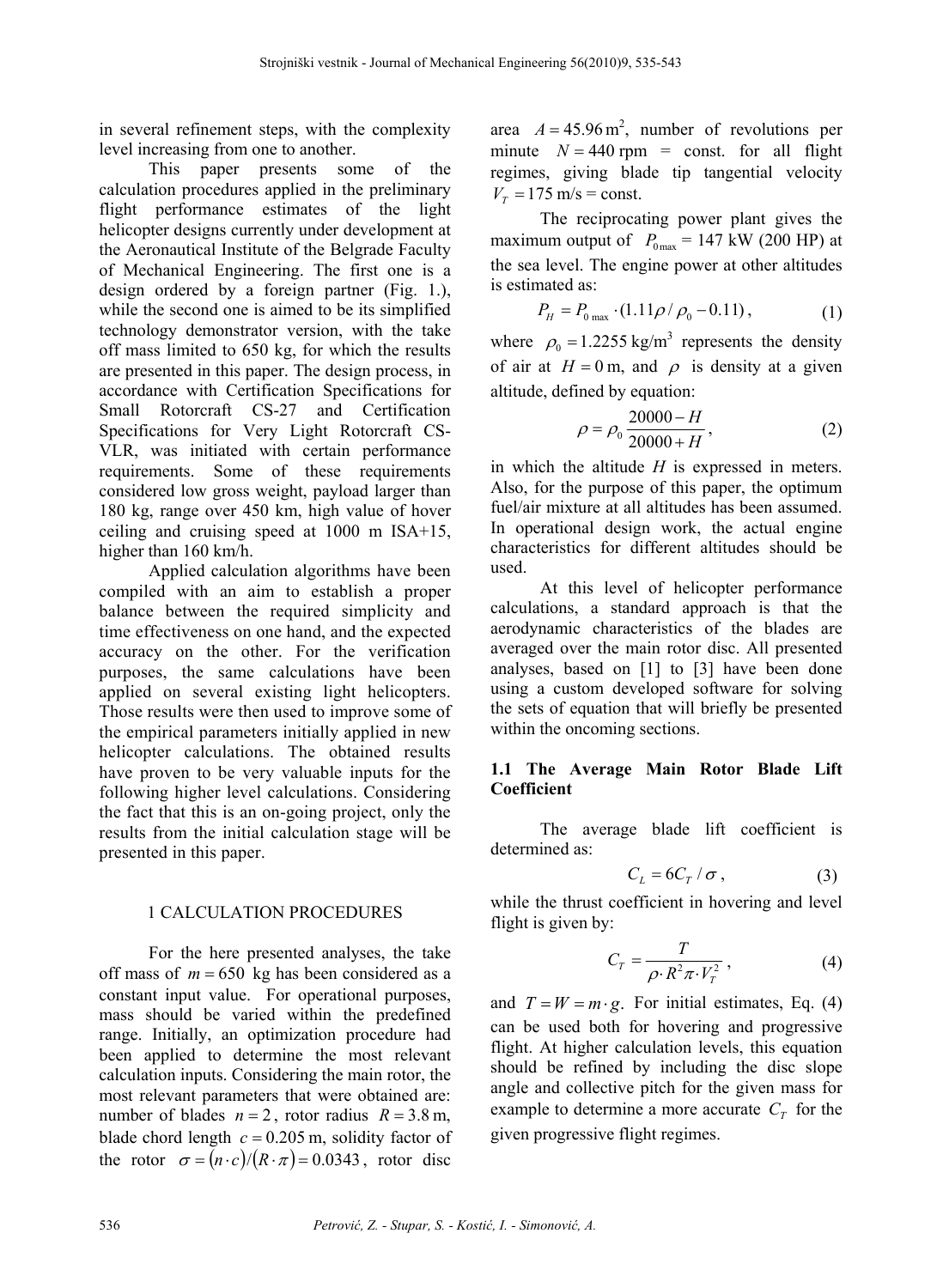

Fig. 1. *Helicopter CAD model and some examples of the components manufactured for the laboratory tests and the production technology verifications (higher development stages of the on-going project)* 

# **1.2 Power Required for Hovering and Horizontal Flight**

Total power which is required for hovering and horizontal flight of a helicopter can be obtained as the main rotor power increased by approximately 10% to take into account the required tail rotor power and transmission losses  $P = 1.1 \cdot C_p \rho A V_T^3$ . The main rotor power coefficient  $C_p$  in hovering is calculated from:

$$
C_P = \kappa \lambda_h C_T + \frac{\sigma}{8} C_{D_0}, \qquad (5)
$$

while for horizontal flight it becomes:

$$
C_P = \kappa \lambda_i C_T + \frac{\sigma}{8} C_{D_0} (1 + k\mu^2) + \mu \frac{R_D}{W} C_T ,
$$
 (6)

where  $\kappa$  represents a coefficient which takes into account the induced velocity distribution irregularities over the main rotor disc. For hovering  $\kappa = 1.15$ , while for forward flight  $\kappa = 1.2$ ;  $\mu = V/V_T$ , where *V* is progressive flight velocity. Constant  $k = 4.65$  is an empirical value, used by the Westland Helicopters [3]. Drag of the helicopter, except the rotor, is  $R_D = 0.5 \rho C_D SV^2 = 0.5 \rho f_A V^2$ , where  $f_A \approx 1 \text{ m}^2$  is an estimate of the flat plate equivalent area, a usual rounded value applied in the initial step for small helicopter designs. Using the notation  $v_h$ and  $v_i$  for velocities induced by the main rotor in hovering and horizontal flight, the induced velocity coefficient in progressive flight  $\lambda_i = v_i / V_T$  is obtained from equations:

$$
\lambda_i = \lambda_h \left( v_i / v_h \right) \tag{7}
$$

and:

$$
(\nu_i / \nu_h)^4 + (V / \nu_h)^2 (\nu_i / \nu_h)^2 - 1 = 0.
$$
 (8)

Parameter  $\lambda_k = v_k / V_T = \sqrt{C_T / 2}$  represents the induced velocity coefficient in hovering.

For the calculated average rotor disk lift coefficients determined using Eq. (3), the averaged blade profile drag coefficients  $C_{D0}$  for several characteristic altitudes have been obtained using the steady state polar curve shown in Fig. 2. Knowing that vibrations during the flight generally affect the boundary layer generation over the rotor blades [1], a dominant turbulent layer has been assumed, and standard roughness polar for Reynolds number  $1.8 \times 10^6$  has been used [4]. It should be noted that, according to Fig. 2, the average  $C_L$  for  $H = 5$  km is practically at the maximum the steady-state lift curve. On the other hand, the retreating blades under operational conditions will require higher local lift coefficient values. Since the maximum lift coefficient of an airfoil under dynamic flow conditions encountered on helicopter rotors is always higher than in steady flow [2], this value can also be used in formal averaged calculations. It should be noted that because of the actual engine operational restrictions, kinematic limitations of the main rotor (still not known at this design level) and similarly, the preliminary results considering the domain of the absolute ceiling must be taken with reservations as they might be overoptimistic to a certain extent.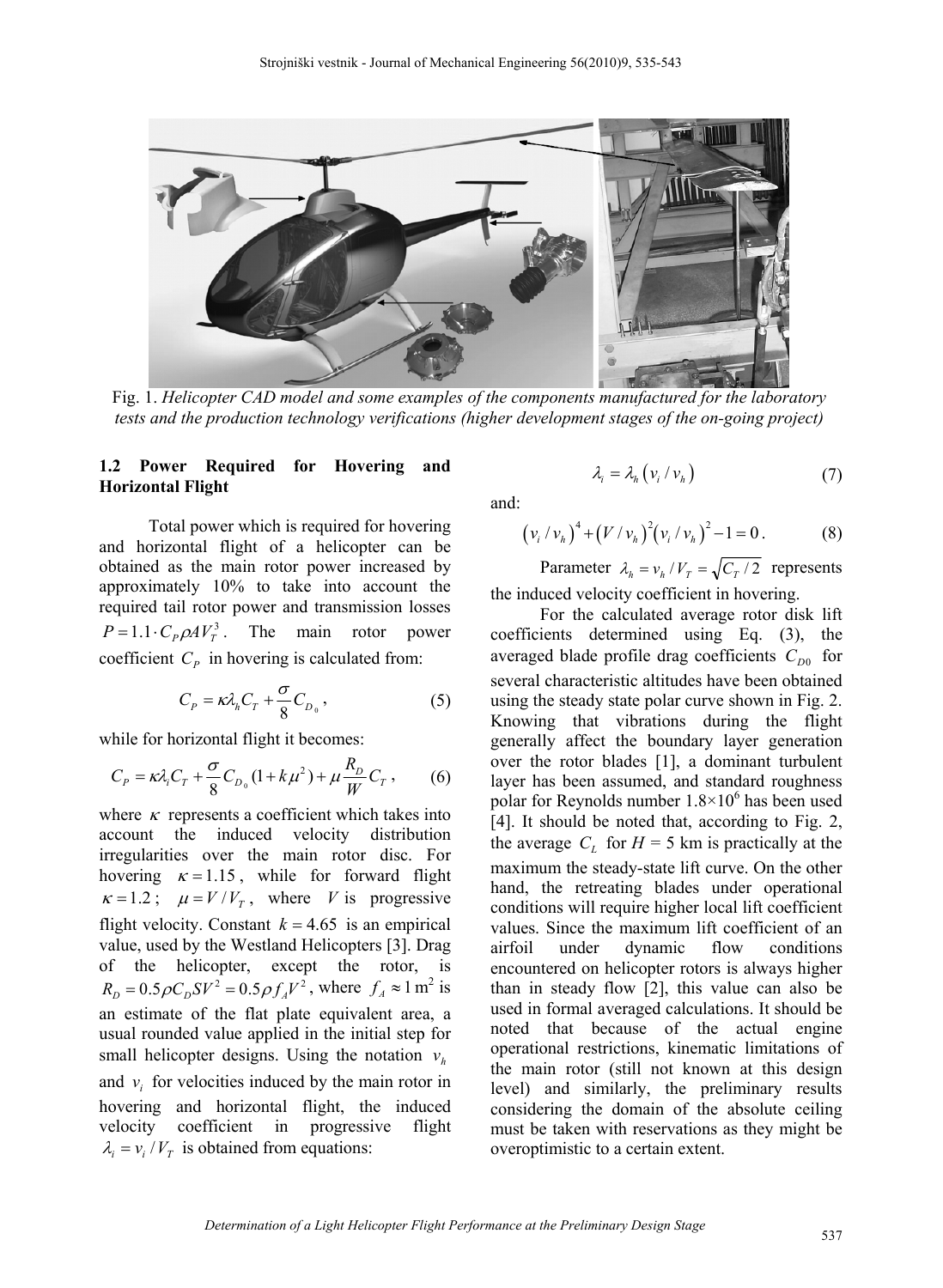

Fig. 2. *Steady-state lift coefficient and standard roughness polar curve for the NACA 8-H-12 airfoil [4]* 

#### **1.3 Rate of Climb in Progressive Flight**

Main rotor power required for climbing is  $P = C_p \rho A V_r^3$ . In this case, the power coefficient is given by:

$$
C_{P} = \kappa \lambda_{i} C_{T} + \frac{\sigma}{8} C_{D_{0}} (1 + k \mu^{2}) + \frac{1}{2} \mu^{3} \frac{f_{A}}{A} +
$$
  
+  $\xi \lambda_{c} C_{T}$ . (9)

In Eq. (9),  $\lambda_c = w/V_T$  is relative climbing velocity, where  $w$  is the actual rate of climb in meters per second. Parameter  $\zeta = 1.3$  takes into account additional losses caused by the changes of relative flow direction in climb, while other parameters have the same meaning as already mentioned. The highest rates of climb at a given flight velocity  $V$  and altitude  $H$  can be reached when maximum available engine power  $P_{\mu\nu}$  for this altitude is applied. Since the main rotor receives approximately 90% of the total engine power, the equation for  $\lambda_c$  becomes:

$$
\lambda_c = \frac{0.9 \cdot C_{P_{AV}}}{\xi C_T} - \kappa \frac{\lambda_i}{\xi} - \frac{\sigma}{8} \frac{C_{D_0}}{\xi C_T} (1 + k\mu^2) - \frac{\mu^3}{2\xi C_T} \frac{f_A}{A}.
$$
\n(10)

### **1.4 Rate of Descent in Autorotation**

Even in case of total engine power loss  $(P_{\mu\nu} = 0/kW)$ , helicopters are able to land the autorotation regime. For this case, Eq. (10) transforms into:

$$
\lambda_d = -\kappa \frac{\lambda_i}{\xi} - \frac{\sigma}{8} \frac{C_{D_0}}{\xi C_T} (1 + k\mu^2) - \frac{\mu^3}{2\xi C_T} \frac{f_A}{A}, \quad (11)
$$

where  $\lambda_d$  represents relative descending velocity. For this purpose, the value  $\xi = 1.0$  gives more reliable results. The rate of descent in autorotation  $w_{\text{aut}}$  for given *V* at *H* is then obtained as:

$$
w_{\text{aut}} = -V_T \left( \kappa \lambda_i + \frac{\sigma}{8} \frac{C_{D_0}}{C_T} (1 + k \mu^2) \right)
$$
  
-
$$
-V_T \left( \frac{1}{2} \frac{\mu^3}{C_T} \frac{f_A}{A} \right).
$$
 (12)

# **1.5 Height-Speed Envelope, Optimum Speeds and Maximum Rates of Climb in Progressive Flight**

After calculating the powers required for progressive flight and the available powers for different altitudes using the presented algorithms, at their crossing points, the minimum  $(V_{min})$  and maximum  $(V_{\text{max}})$  flight speeds of flight have been determined. To achieve sufficiently small altitude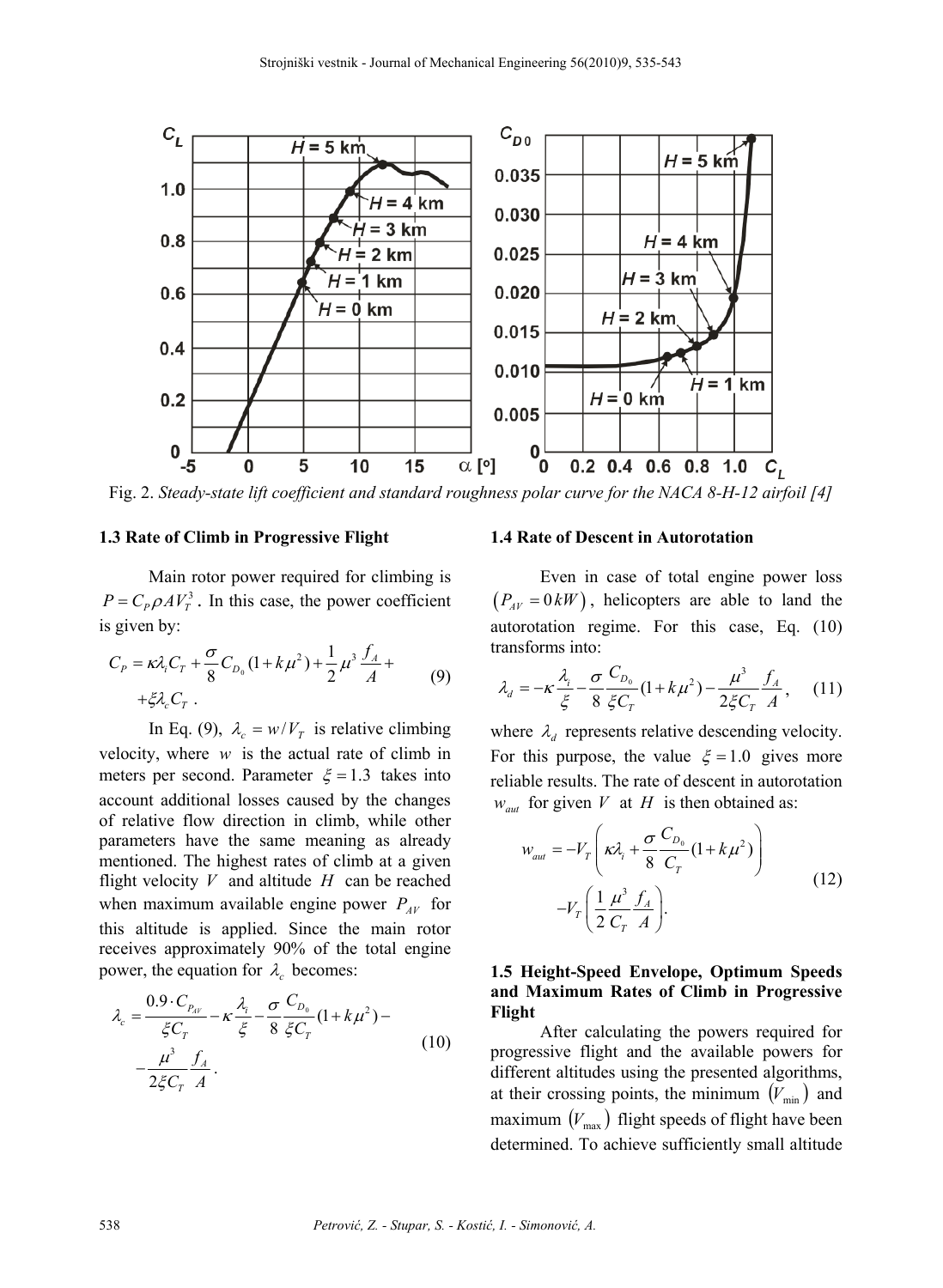steps, required values of  $C_L$  and  $C_D$  have been interpolated or extrapolated using the data from Table 1.

At the points of maximum corresponding power differences, the velocities  $V_{opt}$  for given altitudes have been defined. Maximum rates of climb that correspond to the calculated optimum speeds are obtained as described in section 1.3.

# **1.6 Ground-Effect Influence on the Main Rotor Power Required for Hovering**

In the proximity of ground, the power required for hovering becomes smaller. The induced velocity decreases progressively with the ground proximity according to the equation:

$$
\frac{v_{h_G}}{v_h} = 1 - \frac{0.5}{1 + 4\left(\frac{H}{R}\right)^2} = \xi \,,\tag{13}
$$

where *H* represents the main rotor disc height from the ground, and  $\xi$  is the ground effect coefficient. The equation for the power coefficient for the calculation of the main rotor power (only) in the ground proximity  $P_G = C_{P_G} \rho A V_T^3$  is:

$$
C_{P_G} = \xi \kappa \lambda_h C_T + \frac{\sigma}{8} C_{D_0} \,. \tag{14}
$$

In case of light helicopters, at heights of the order of 15 m, Eq. (12) practically takes the form of Eq. (5). The total power required should include an additional 10% for the tail rotor and transmission losses.

#### **1.7 Acceleration in Horizontal Flight**

Expressions which define acceleration in horizontal flight are derived from the Second Law of Newton:

$$
m\frac{dV}{dt} = X \t{, \t(15)}
$$

$$
mV\frac{dV}{dt} = XV = P_{AV} - P.
$$
 (16)

from wich the acceleration is:

$$
a_{hor} = \frac{dV}{dt} = \frac{P_{AV} - P}{mV} \,. \tag{17}
$$

## 2 RESULTS AND DISCUSSION

Figs. 3 to 7 show the results that were obtained in the initial stage of the preliminary analyses of the here presented helicopter project, using algorithms explained in previous sections. All diagrams, except Fig. 6, have been obtained using the induced velocity distribution coefficient  $\kappa = 1.2$  for the progressive flight in the whole domain. On the other hand, as mentioned in section 1.2, for  $V = 0$  km/h the hovering value  $\kappa$ =1.15 should be applied. In order to avoid a singularity jump at speeds just above zero, in curves involving this coefficient, an interpolation should be made in latter refinement steps in the domain of small progressive flight speeds. For example, considering the power required at  $H = 0$  m, the difference between the application of the two values of the coefficient  $\kappa$  results in the difference of the order of about 2.5 kW at  $V =$ 0 km/h. This could be verified using the main rotor power value *P* uncorrected for the ground influence in Fig. 6 (dashed line). To get the total power required, this value should be multiplied by factor 1.1, and then compared with the  $H = 0$ km curve in Fig. 3, which leads to the above mentioned value.

Considering the diagram shown in Fig. 9, it is obvious that values of acceleration in horizontal flight at small velocities, when  $V \rightarrow 0$ , tend to infinitely large values. This is a natural consequence of the application of a simple approach described in section 1.7, which is good enough in preliminary analyses, but results for very small speeds of flight must be ignored.

Table 1. *Definition of the averaged profile drag coefficient for some characteristic altitudes for NACA 8- H-12 airfoil, derived from Fig. 2* 

| $H$ [m]         |        | $\cdot$<br>000 | 2000   | 3000   | 4000   | 4500   | 5000   |
|-----------------|--------|----------------|--------|--------|--------|--------|--------|
| $\sqrt{ }$<br>◡ | 0.654  | 0.723          | 0.799  | 0.885  | 0.981  | .034   | .090   |
| $\sim_{D_0}$    | 0.0120 | 0.0126         | 0.0134 | 0.0147 | 0.0181 | 0.0250 | 0.0393 |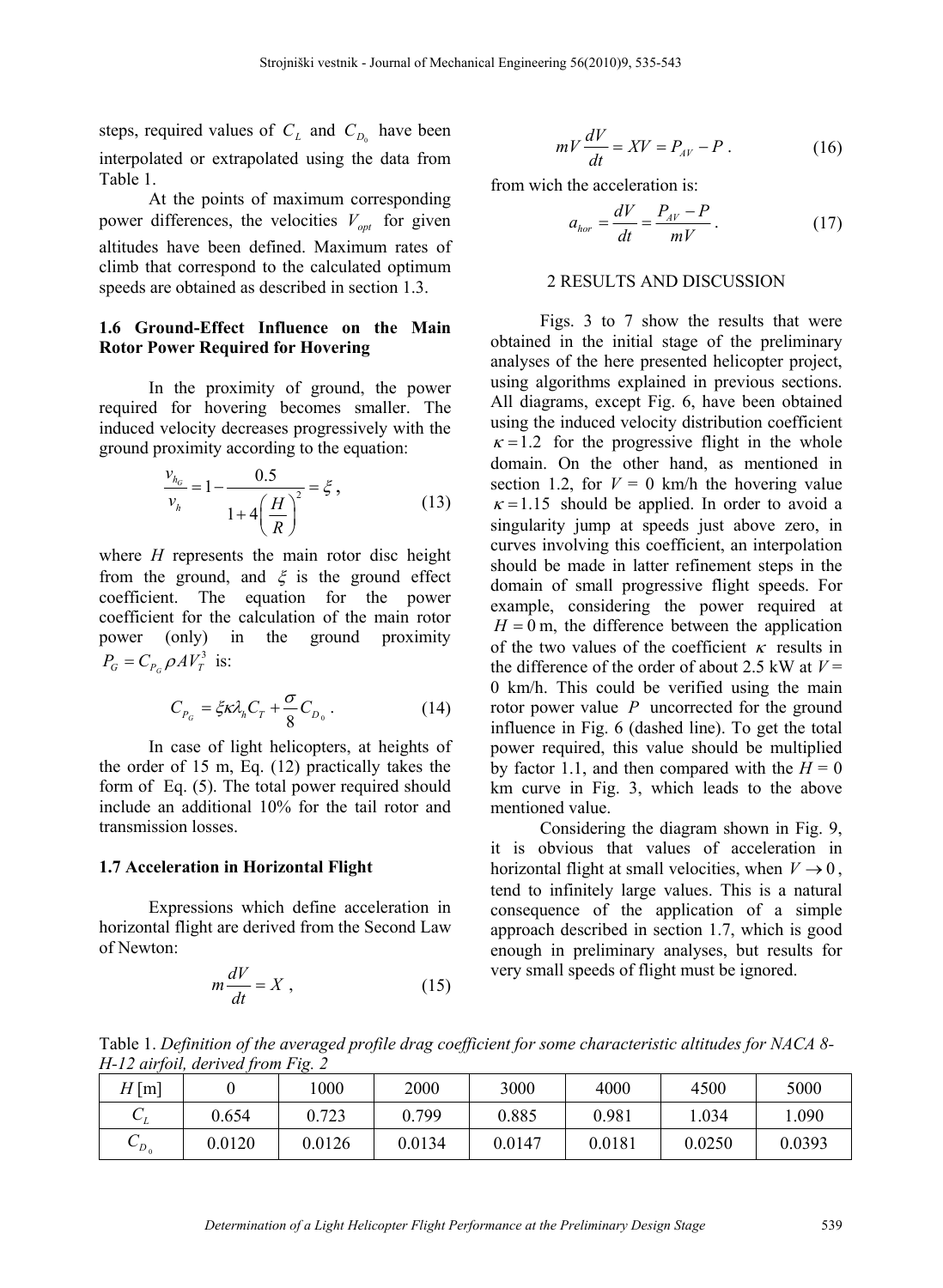

Fig. 3. *Variation of the total power P for horizontal flight and the available power P<sub>AV</sub>, with altitude* 



Fig. 4. *Variation of the rate of climb with speed*



Algorithms which are applied in this paper are influenced by empirical factors. Thus, it is good engineering practice to verify them on several existing helicopters whose overall design characteristics are as close as possible to the category of the new model under development. Some results obtained for the Robinson R22 Beta





II are shown in Fig. 10 and in Table 2. Parameters [5] to [7] applied in the calculations simulating the preliminary design level of this helicopter were: *m* = 621 kg, *n* = 2, *R* = 3.85 m, *c* = 0.18 m, main rotor blade airfoil NACA 63-015 [8] and [9], etc. Its Lycoming O320B2C engine whose nominal maximum power is 160 HP, is derated to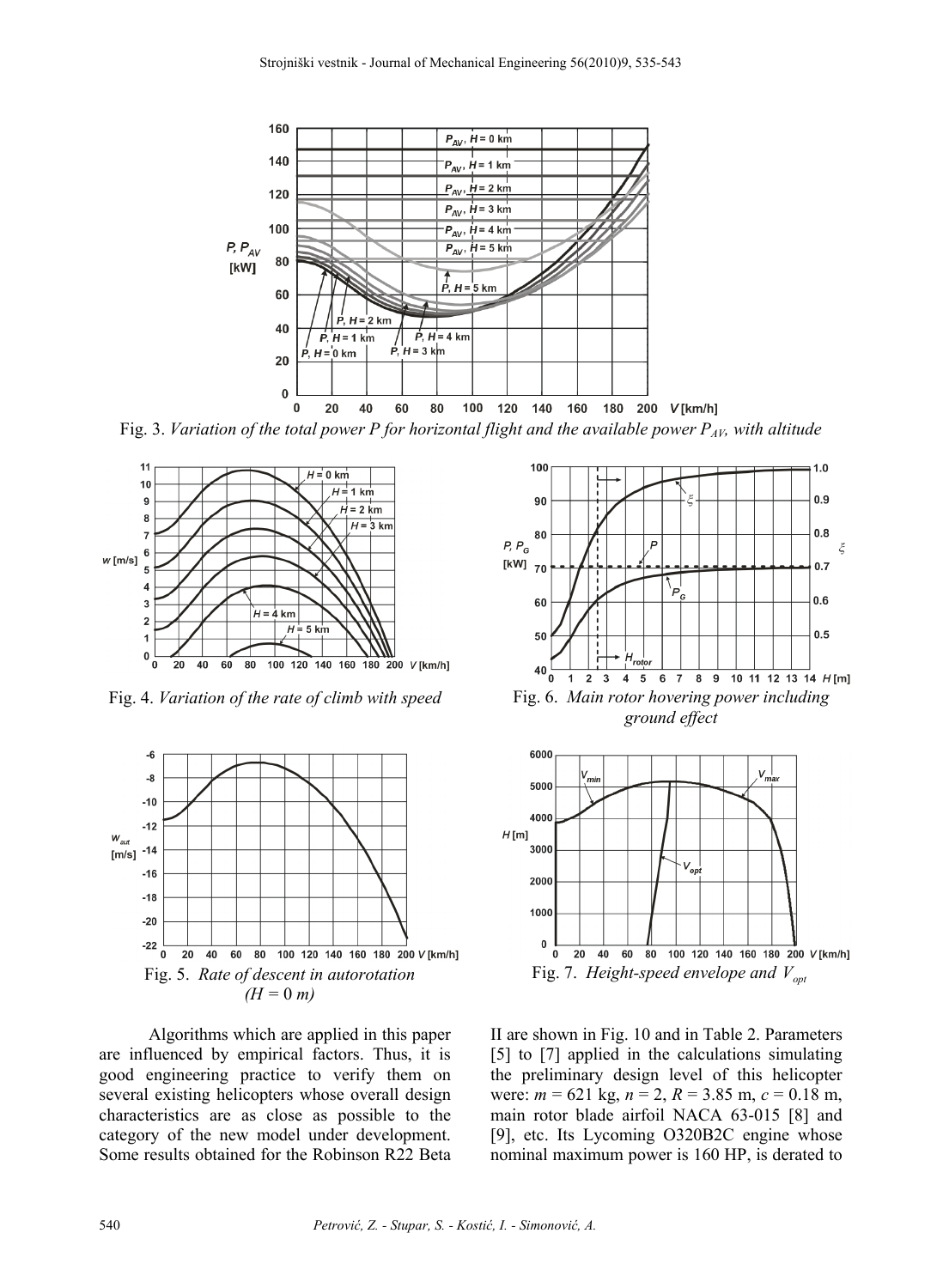the maximum of 131 HP at lower altitudes in order to extend the engine and transmission life time. For the here presented calculations it has been assumed that  $P = 131$  HP can be maintained constant up to the altitude of 1780 m, after which it begins to decrease (value obtained from Eq. (1), using  $P_{0\text{max}} = 160 \text{ HP}$ ; the actual engine can develop 131 HP up to  $H \approx 2250$  m [7]).



Fig. 8. *Variation of the maximum rate of climb with altitude*



Keeping in mind that we are talking about the accuracy at the preliminary analyses level, agreements between the calculated values and the existing data are good. Again, the absolute ceiling is most probably overestimated to a certain extent, but this result can not be compared with the operational data. It is actually a theoretical value which is generally not flight-tested for helicopters because it could lead to a disaster. On the other hand, the operational ceiling can be assigned by the manufacturer only after a vast number of rigorous test flights. Still, Fig. 10a leads to a conclusion that this helicopter would have a very reasonable speed range and power reserve for safe operations if flown the at the altitude of 4270 m (oxygen system is not a part of the R22 standard equipment).

Performing such "reverse-engineering" analyses of the existing models, together with the calculations for a new helicopter, is very useful for fine adjustments of the applied empirical coefficients in calculation algorithms. For example, a proper match for the Robinson's maximum speed has been achieved using  $f_A = 0.8 \text{ m}^2$  instead of the 1 m<sup>2</sup> value from section 1.2, which has been applied in the here presented initial calculations of the new helicopter. Therefore, the calculations had to be repeated with  $f_A \approx 0.8$  to 0.9 m<sup>2</sup> for more realistic estimates of its fuselage drag of the here analyzed project. Such relatively simple calculation techniques are obviously extremely valuable for quick and efficient relative comparisons with the existing designs. In addition, the obtained results provide a good initial insight in the capability of the new design to satisfy certain requirements prescribed by air regulations for the given helicopter category.

Preliminary performance calculations, such as the ones presented in this paper, are most often done using the data for the original airfoil (or airfoils) applied in rotor design. On the other hand, it is known that for composite rotor blades, the airfoil must be modified to comprise a fixed flat tab along the whole trailing edge, primarily in order to enable proper merging of the upper and lower blade surface plies during the manufacturing. This modification can affect the airfoil profile drag [1] to a certain amount. For the here presented new helicopter, it has been shown [8] that the most unfavorable expected tab design from the aspect of drag increase should not absorb more than 1.5% of the maximum available engine power at  $H = 0$  m, so at the preliminary design level this influence can be ignored. On the other hand, if an asymmetrical airfoil is used in the blade design, even a small error in determining a proper angular position of the tab can seriously affect the moment about the aerodynamic center [8]. In case of helicopter blades this value must remain small enough, so this particular issue should also be very carefully considered at higher design levels.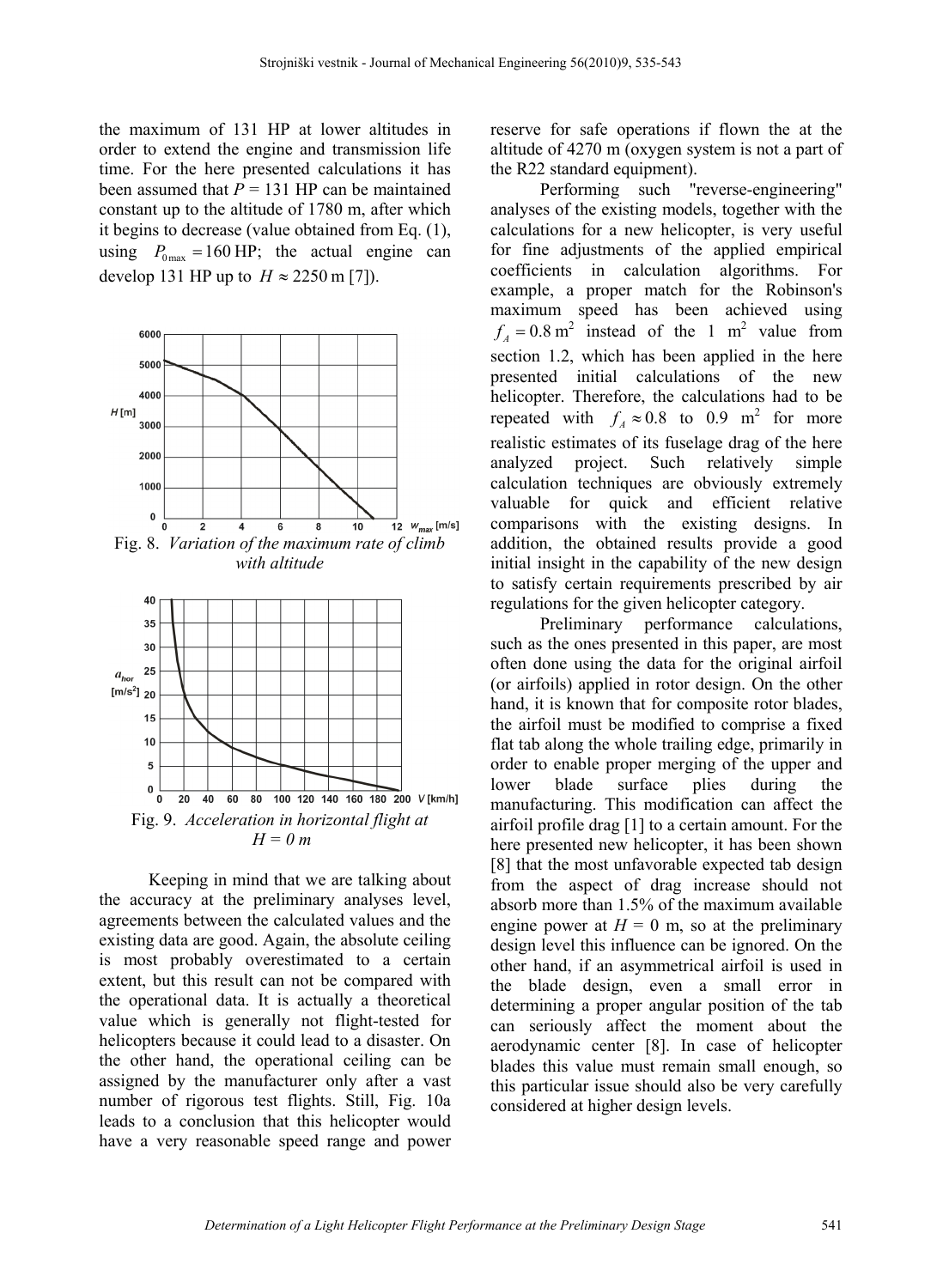

Table 2. *Comparison of the existing and calculated data for Robinson R22 Beta II – hovering ceiling; 2 – absolute ceiling; 3 – maximum operating altitude (service ceiling); 4 – maximum rate of climb at sea level; 5 – maximum rate of climb at 3 km altitude; 6 – maximum speed in level flight* 

|                              |                             |                           |                        |                                                        | ., .,                                |                     |
|------------------------------|-----------------------------|---------------------------|------------------------|--------------------------------------------------------|--------------------------------------|---------------------|
| Robinson R22<br>$m = 621$ kg | $H_{max \; however}$<br>[M] | $H_{\mathit{max}}$<br>[M] | $H_{max\ over}$<br>[M] | $W_{max}$<br>$(H=0 \text{ km})$<br>$\lceil m/s \rceil$ | $w_{max}$ ( <i>H</i> =3 km)<br>[m/s] | $V_{max}$<br>[km/h] |
| Existing data                | $2867^{\circ}$ [5]          |                           | 4270 [5]               | $> 5.1$ [5];                                           | $>$ 3.05 [5]                         | 180 $[7]$           |
|                              |                             |                           |                        | 6.1 $[6]$                                              |                                      |                     |
| Calculations                 | 2889                        | 5433                      |                        | 6.07                                                   | 4.03                                 | $178 \div 188$ **   |

\* in ground effect; out of ground effect, a bit smaller value would be obtained

<sup>\*\*</sup> for  $H = 0$  to 1780 m, assuming that derated power of  $P = 131$  HP is kept constant

## 3 CONCLUSION

In this paper some of the most important issues considering a light helicopter flight performance, confined to the preliminary design level, have been analyzed. An approach common at this project level, based on the averaged rotor and helicopter dynamic and aerodynamic characteristics, has been applied. For the presented calculations of the power required for hovering and horizontal flight, the rate of climb in progressive flight and the rate of descent in autorotation, height-speed envelope, optimum speeds and maximum rates of climb, ground effect influence and acceleration in horizontal flight, sets of equations have been carefully selected to achieve proper balance between the simplicity, time effectiveness and the required accuracy at this design level. Custom developed software has shown the ability to perform

efficient analyses and enable variations of the design parameters in the required ranges, giving stable and smooth solutions. Knowing the fact that such calculations are based on certain empirical parameters, parallel calculations have been performed for several similar existing helicopter designs, and some of them for the Robinson R22 Beta have also been presented in this paper. This particular example has shown the need for certain adjustments of the fuselage drag calculations of the presented helicopter project in the oncoming design steps. After verifying all other applied parameters for the given helicopter category in a similar manner, the presented calculations can provide extremely useful inputs for further, much more complex and time consuming analyses at higher design levels where detailed helicopter dynamics and aerodynamics must be taken into account. The presented approach in preliminary calculation metodology